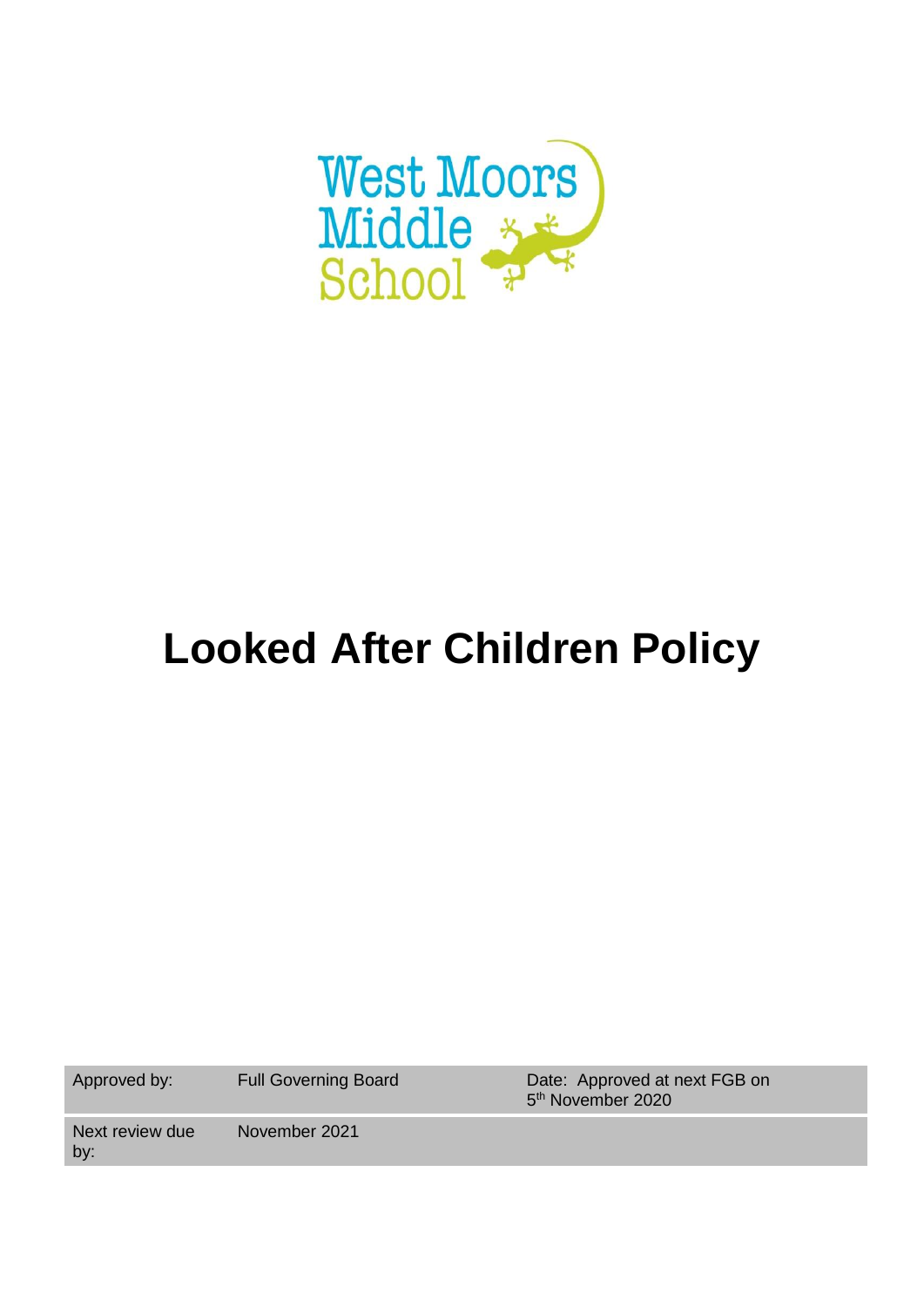**Designated Teachers:** Deborah East and Angela Tai (Deputy Designated Teacher: Deborah Craddock) **Designated Governor:** Ron Cox

Nationally, Looked After Children significantly underachieve and are at greater risk of exclusion, compared with their peers. Schools have a major part to play in ensuring that Looked After Children are enabled to be healthy, stay safe, enjoy, achieve, make a positive contribution to society and achieve economic well-being.

At West Moors Middle School, we believe that in partnership with Dorset Council as Corporate Parents we have a special duty to safeguard and promote the education of Looked After Children.

#### **Who are Looked After Children?**

Under the Children Act 1989, a child is looked after by a local authority if he or she is in their care or provided with accommodation for more than 24 hours by the authority. They fall into four main groups:

- children who are accommodated under a voluntary agreement with their parents (section 20)
- children who are the subjects of a care order (section 31) or interim care order (section38)
- children who are the subjects of emergency orders for their protection (sections 44 and 46)
- children who are compulsorily accommodated this includes children remanded to the local authority or subject to a criminal justice supervision order with a residence requirement (section 21).

The term 'in care' refers only to children who are subject to a care order by the courts under section 31 of the Children Act 1989 - they may live with foster carers, in a Children's home, in a residential school, with relatives or with parents under supervision. Children who are cared for on a voluntary basis are 'accommodated' by the local authority under section 20 of the Children Act – they may live in foster care, in a Children's home or in a residential school. All these groups are said to be 'Looked After Children' -LAC. They may be looked after by our local authority or may be in the care of another authority but living in ours.

LAC reviews, involving the school, will take place up until an adoption order has been granted. However Pupil Premium Plus funding will continue for LAC until they are 16 years old.

## **AIMS**

- 1. To provide a safe and secure environment, where education is valued and there is abelief in the abilities and potential of all children.
- 2. To support our looked after children and give them access to every opportunity toachieve to their potential, enjoy learning and take as full a part as possible in all school activities.
- 3. To ensure that school policies and procedures are followed for LAC as for all children.
- 4. To work with the Dorset Virtual School and ensure that carers and social workers of LAC pupils are kept fully informed of their child's progress and attainment.
- **5.** To fulfil our schools' role as corporate parents to promote and support the education ofour Looked After Children, by asking the question, **'Would this be good enough for my child?'**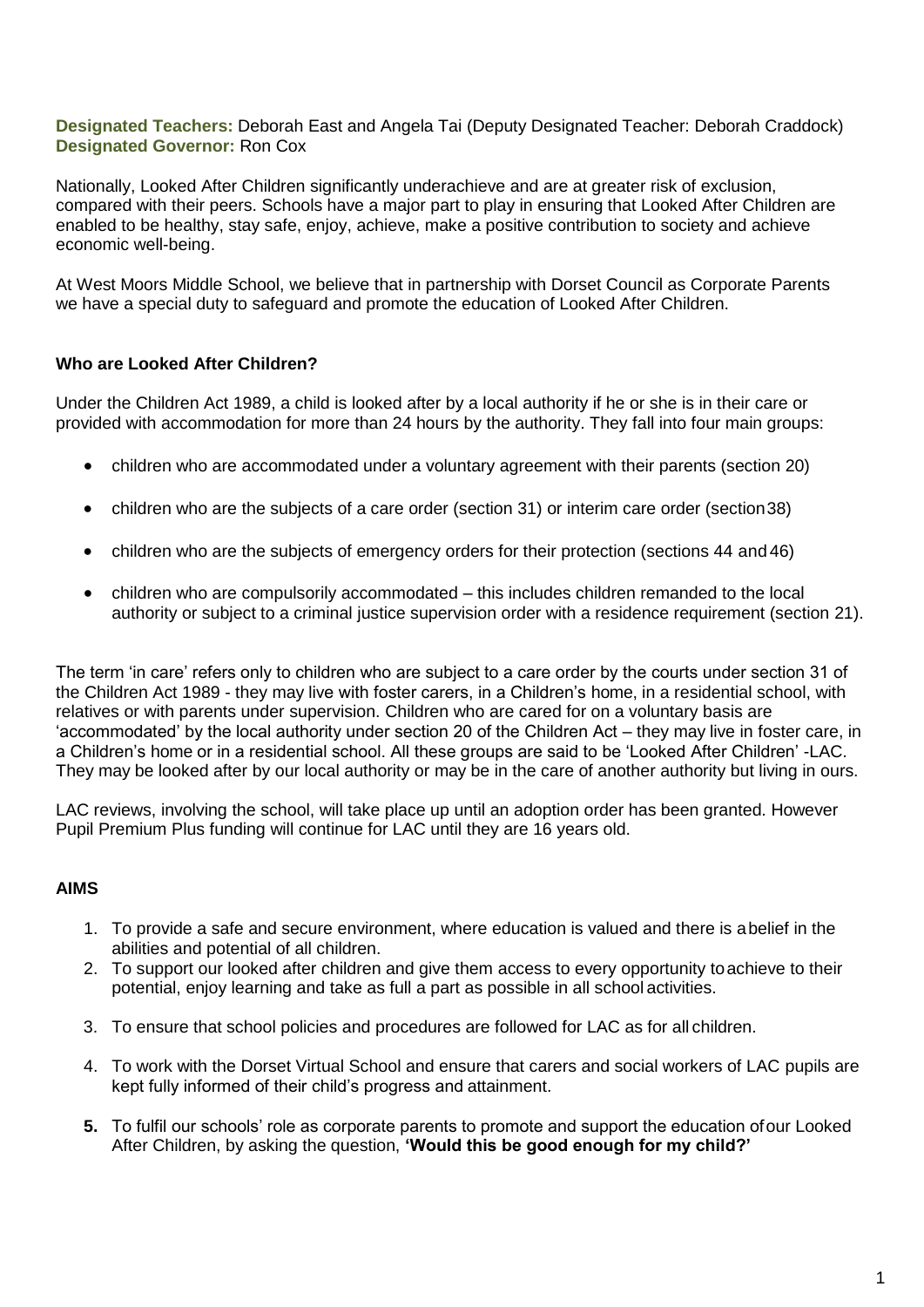Our school's approach to supporting the educational achievement of Looked After Children is based on the following principles:

- Prioritising education
- Promoting attendance
- Targeting support
- Having high expectations and raising aspiration
- Promoting inclusion
- Achieving stability and continuity
- Early intervention and priority action
- Listening to children
- Promoting health and well-being
- Minimising exclusions and promoting stability
- Working in partnership with carers, social workers and other professionals

## **IN PURSUIT OF THIS POLICY WE WILL**

- Nominate a Designated teacher for Looked After Children who will act as their advocateand coordinate support for them.
- Nominate a school governor to ensure that the needs of Looked After Children in the school are taken into account at a school management level and to support the DesignatedTeacher.
- Support the Designated teachers in carrying out their role by making time availableand ensuring that they attend training on Looked After Children.

#### **The role and responsibilities of the designated teacher for looked after children**

#### **Designated teacher (DT)**

The role became statutory in September 2009 under the Children and Young Persons' Act 2008 (the 2008 Act). The designated teacher must be a qualified teacher or a member of staff who is likely to gain QTS by September 2014.

Ideally, s/he should be a senior member of staff who has enough status and experience to advise and provide training to school staff on issues relating to LAC. They need to be able to influence decisions about the teaching and learning of these children.

## **Responsibilities in school:**

- Knowing who all the LAC are in school and ensuring that availability of all relevant details from school record-keeping systems as required.
- Attending relevant training about LAC and acting as the key liaison professional forother agencies and carers in relation to LAC
- Championing LAC and promoting a culture of high expectations and aspirations for how they should learn.
- Helping school staff understand the issues that affect the learning of LAC such as differentiated teaching strategies appropriate for individual children and in making full useof AfL.
- Making sure that LAC are prioritised in one-to-one tuition arrangements and that carers understand the importance of supporting learning at home.
- Removing the barriers to learning for LAC.
- Ensuring any LAC new to the school are welcomed positively and assessed when theystart at the school to identify strengths and weaknesses in their learning. This will be used to inform planning and teaching.
- Developing personalised learning packages for LAC in conjunction with the relevant teaching staff, ensuring that there is a Personal Education Plan (PEP) for each child/young person to include appropriate targets and above information. This must be compatible with the child's/young person's Care Plan and where applicable include any other school plan, e.g. Statement of Special Education Need, and associated plans, Transition Plan, Pastoral Support Programme.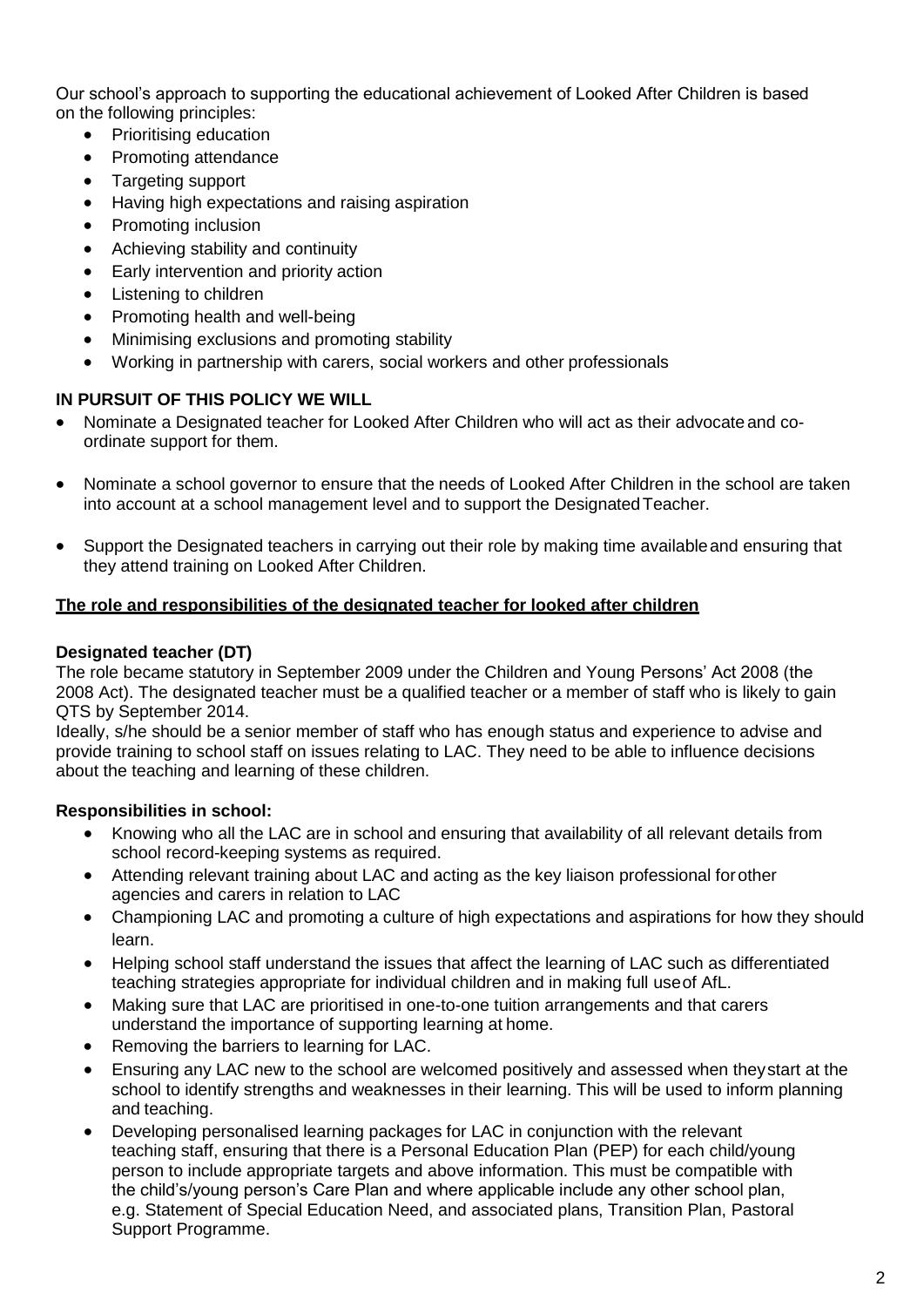- Ensure that someone attends The LAC Reviews on each child/young person and/or always prepares a written report which promotes the continuity and stability of their education, liaising with the Dorset Virtual School in Dorset Council for Looked After Children on a regular basis with regard to the performance, attendance and attainment of Looked After Children.
- Ensure that if / when the child transfers school all relevant information is forwarded to the receiving school as a matter of priority.
- Ensure that systems are in place to identify and prioritise when Looked After Children are underachieving and have early interventions to improve this in line with existing school policy.
- Ensure that systems are in place to keep staff up to date and informed about Looked After Children where and when appropriate.
- Ensure that Looked After Children, along with all children are listened to and have equal opportunity to pastoral support in school.
- Ensure that they keep the school up to date with current legislation and its implication for the school in respect of Looked After Children.
- All governors and staff will support the local authority in its statutory duty to promote the educational achievement of looked after children.
- Ensuring that the LAC in their school have a voice in setting learning targets for themselves.
- Leading on developing and implementing the PEP within the school. The social workeris responsible for initiating the PEP process completing the front page of the PEPform.
- Monitoring the child's progress against the targets on the PEP and extending thesetargets if they have been achieved.
- Ensuring the child makes a smooth transition to the new school and that the child's records are transferred without delay.
- Liaising with the Dorset Virtual School in all aspects of the LAC progress and support.
- Convening urgent multi-agency meetings if a LAC is experiencing difficulties or is at risk of exclusion.
- Arranging for a mentor or key worker to whom the young person can talk to. Arrangingfor the LAC to be supported by its peers.
- Report to the Governing body annually on the performance of the looked after children who are on the roll of the school, producing **at least one** annual report**\*** to the Full Governing Board which should include: current progress, attendance and exclusions (if any), any concerns regarding behaviour, how the PEP has been implemented and whether the actions put in place are effective in addressing the learning needs of LAC, how the DesT works in partnership with the LA, training undertaken for carrying out the role effectively. The report must not mention the children's names for confidentiality reasons.
- Promoting good home-school links and the importance of education as a way ofimproving life chances for LAC.

## For more information please see: *The role and responsibilities of the designated teacher for looked after children – Statutory guidance for school governing bodies.*

<https://www.gov.uk/government/publications/designated-teacher-for-looked-after-children> *Improving the Educational Attainment of Children in Care (Looked after Children) [https://assets.publishing.service.gov.uk/government/uploads/system/uploads/attachment\\_data/fil](https://assets.publishing.service.gov.uk/government/uploads/system/uploads/attachment_data/file/683556/Promoting_the_education_of_looked-after_children_and_previously_looked-after_children.pdf) [e/683556/Promoting\\_the\\_education\\_of\\_looked-after\\_children\\_and\\_previously\\_looked](https://assets.publishing.service.gov.uk/government/uploads/system/uploads/attachment_data/file/683556/Promoting_the_education_of_looked-after_children_and_previously_looked-after_children.pdf)[after\\_children.pdf](https://assets.publishing.service.gov.uk/government/uploads/system/uploads/attachment_data/file/683556/Promoting_the_education_of_looked-after_children_and_previously_looked-after_children.pdf)*

*Improving the attainment of looked after children in primary schools – Guidance for Schools* [https://www.gov.uk/government/publications/improving-the-attainment-of-looked-after-children-in](https://www.gov.uk/government/publications/improving-the-attainment-of-looked-after-children-in-primary-schools-guidance-for-schools)[primary-schools-guidance-for-schools](https://www.gov.uk/government/publications/improving-the-attainment-of-looked-after-children-in-primary-schools-guidance-for-schools)

#### *Improving the attainment of looked after young people in secondary schools – Guidance for Schools*

[https://www.gov.uk/government/publications/improving-the-attainment-of-looked-after-children-in-secondary](https://www.gov.uk/government/publications/improving-the-attainment-of-looked-after-children-in-secondary-schools-guidance-for-schools)schools-quidance-for-schools